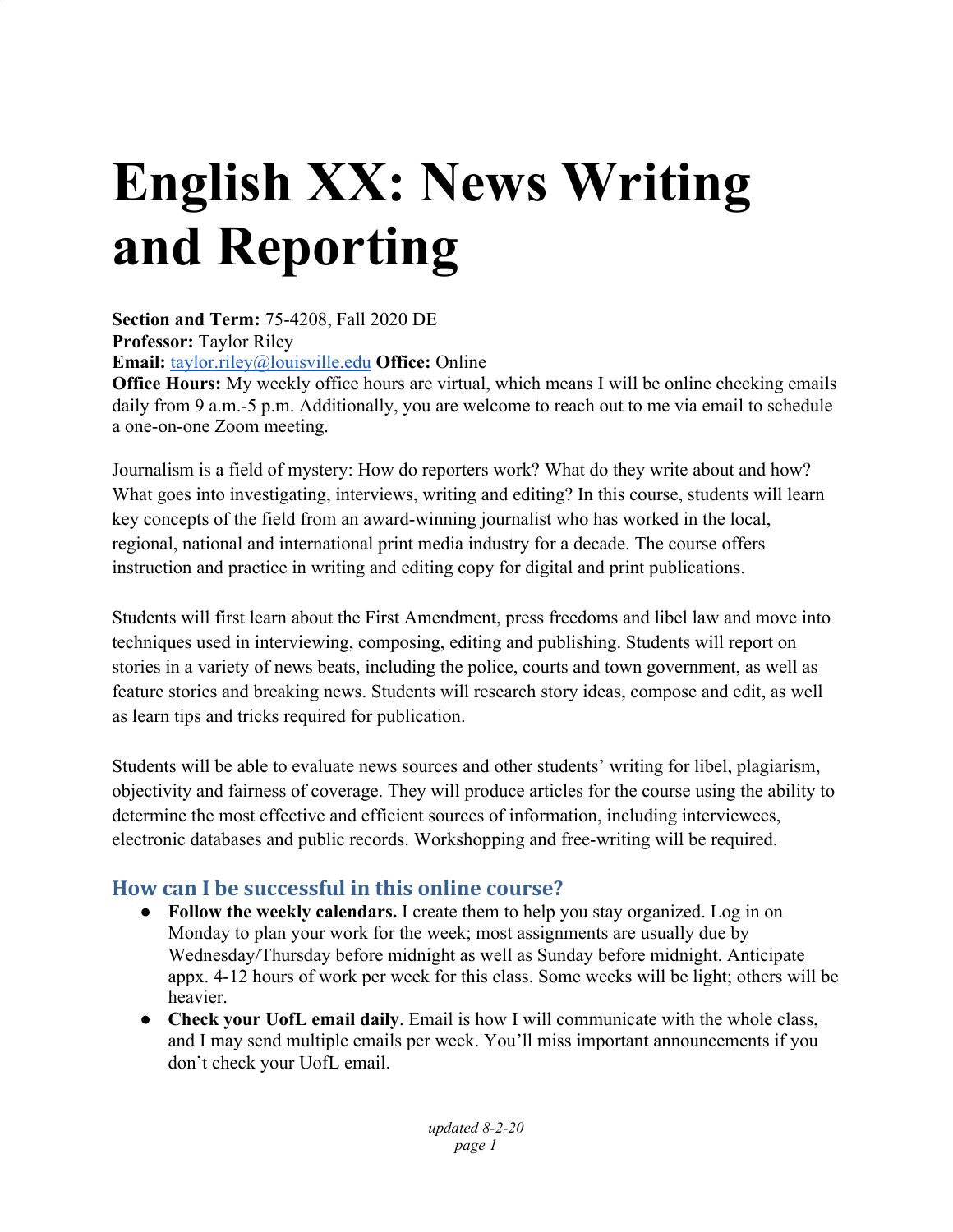- **● Observe deadlines**. It is critical that you adhere to the deadlines I set. In fact, you should ask yourself, "Am I motivated enough to meet these deadlines?" If the answer is "no," then you should probably switch to a hybrid section.
- **● Stay in touch if you have questions or anticipate a roadblock**. I check email regularly.. I understand that something unexpected will likely happen to everyone this semester; I am willing to be flexible as long as you communicate with me.

#### **Course Materials**

Required course material: 2020 AP Stylebook. Other readings to be provided on Blackboard (Bb).

#### **Grading Scale:**

| $A+ 97-100\%$ | $B+$ 87-89% C+ 77-79% D+ 67-69%        |  |            |
|---------------|----------------------------------------|--|------------|
| A $93-96\%$   | B 83-86% C 73-76% D 63-66%             |  |            |
| $A - 90-92\%$ | B- $80-82\%$ C- $70-72\%$ D- $60-62\%$ |  |            |
|               |                                        |  | F $59\%$ - |

#### **Grade Distribution [points allotted (percentage of total grade)]:**

#### Participation: 100 pts. (25%)

Your engagement grade will be based on your daily news editing assignments, conducting peer reviews responsibly, being prepared and prompt for individual meetings, and participating actively in course activities.

#### Minor Assignments:

News Assignment 1: 100 pts. (25%)

News Assignment 2: 100 pts. (25%)

Final Project: 100 pts. (25%)

Total Points: 400

#### **Late work policy**

If you submit any major assignments (drafts) after their due date, I

reserve the right to deduct 5% for each day your assignment is missing. (e.g., Due on Wednesday, submit that Friday  $= -10\%$ ). If you have extenuating circumstances (sickness [mental health concerns included], family concerns, technology challenges, etc.) please reach out to me through e-mail.

#### **Technology policy**

This course is about promoting literacy, and I believe that technology is an important part of today's literacy. That said, we will be utilizing technology throughout our course. I ask that you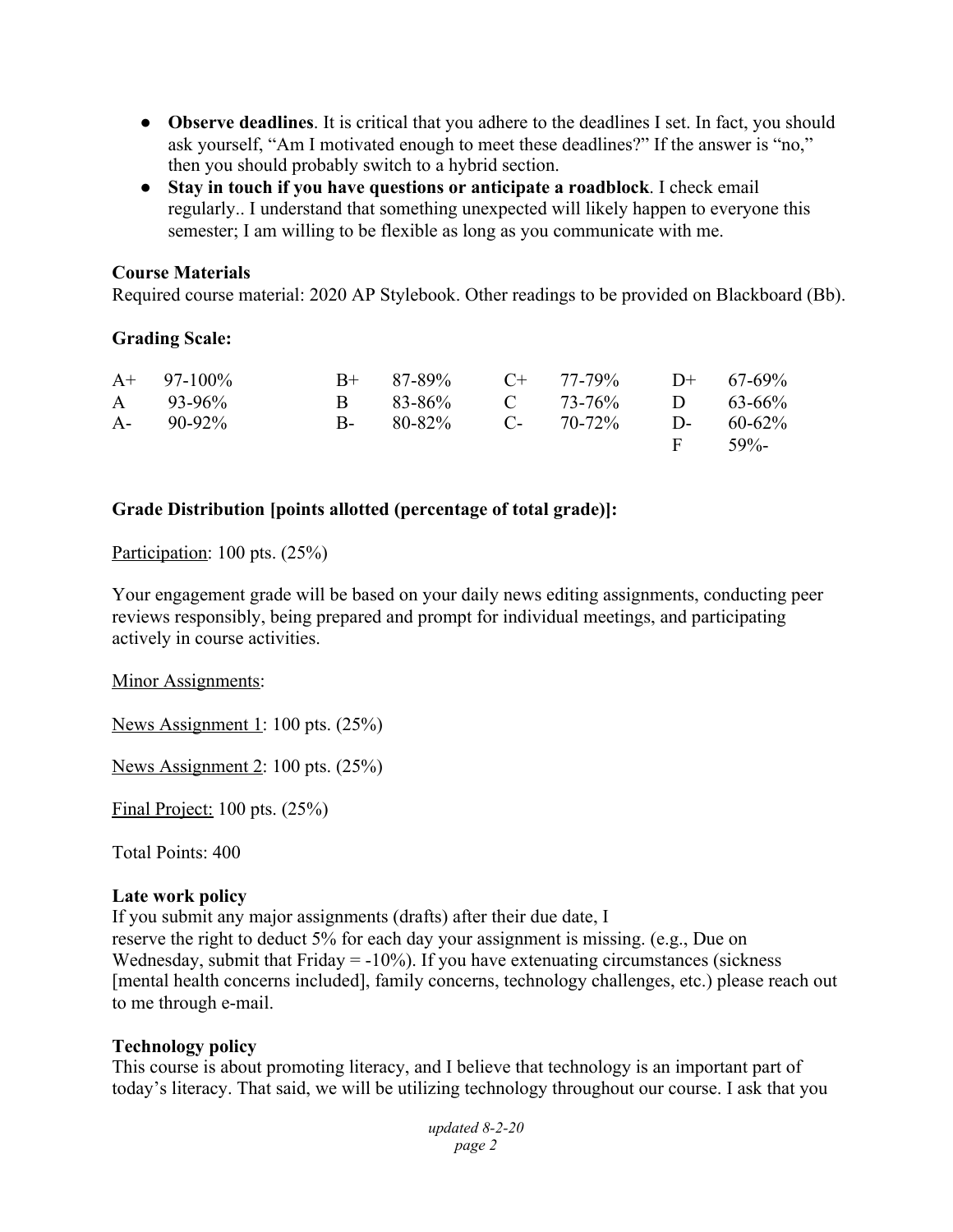bring laptops or tablets to class so that we may utilize word-processing software. I will also ask that you submit your assignments electronically through blackboard. We may use technology together to learn new things and share our interests.

One final note on technology: if you are having a hard time utilizing technology, or have not obtained word-processing software that you feel comfortable with, please contact me and I will work with you.

#### **Attendance policy**

This course will be relevant to your development as a student, and as a participant in your field of choice. The skills you learn here will be relevant. Participation is graded in this course, and counts heavily toward the final grade.

If you are participating in a university-sanctioned event, please forward me the appropriate documentation and speak with me regarding making up work. These include but are not limited to student government congresses, intercollegiate athletic and debate contests, music competitions, academic meetings, and conferences.

If you are struggling with an illness, be it physical or mental, please get in touch with me. Likewise, if there are other extenuating circumstances, I wish to know about them. E-mail me as soon as possible and we will make arrangements so that you are still making progress in the course.

If you miss six or more classes, I will forward your name to Student Success and notify them that you are at risk of failing my course. They will contact you, check in with you, and offer you resources to aid you in achieving academic success.

# **Revision Policy**

All students have the option to revise one paper after receiving a grade with my feedbackThe final project and assignments that lead up to it do not qualify under this policy. Should you choose to revise one of your essays and resubmit it for credit, you must notify me of your intentions via email, and I will approve. In order to receive credit for the revised paper. The revision is due two weeks after you've received my feedback and a grade on the original paper. After I review your revised paper, I will assign it a new grade to replace the old one.

# **University Resources and Policies**

#### **Writing Center:**

It will become quite clear that writing is a remarkably important part of your educational journey, and a key element of success at the university. So much so, that there is a center expertly designed precisely to help U of L produce better writers. The University Writing Center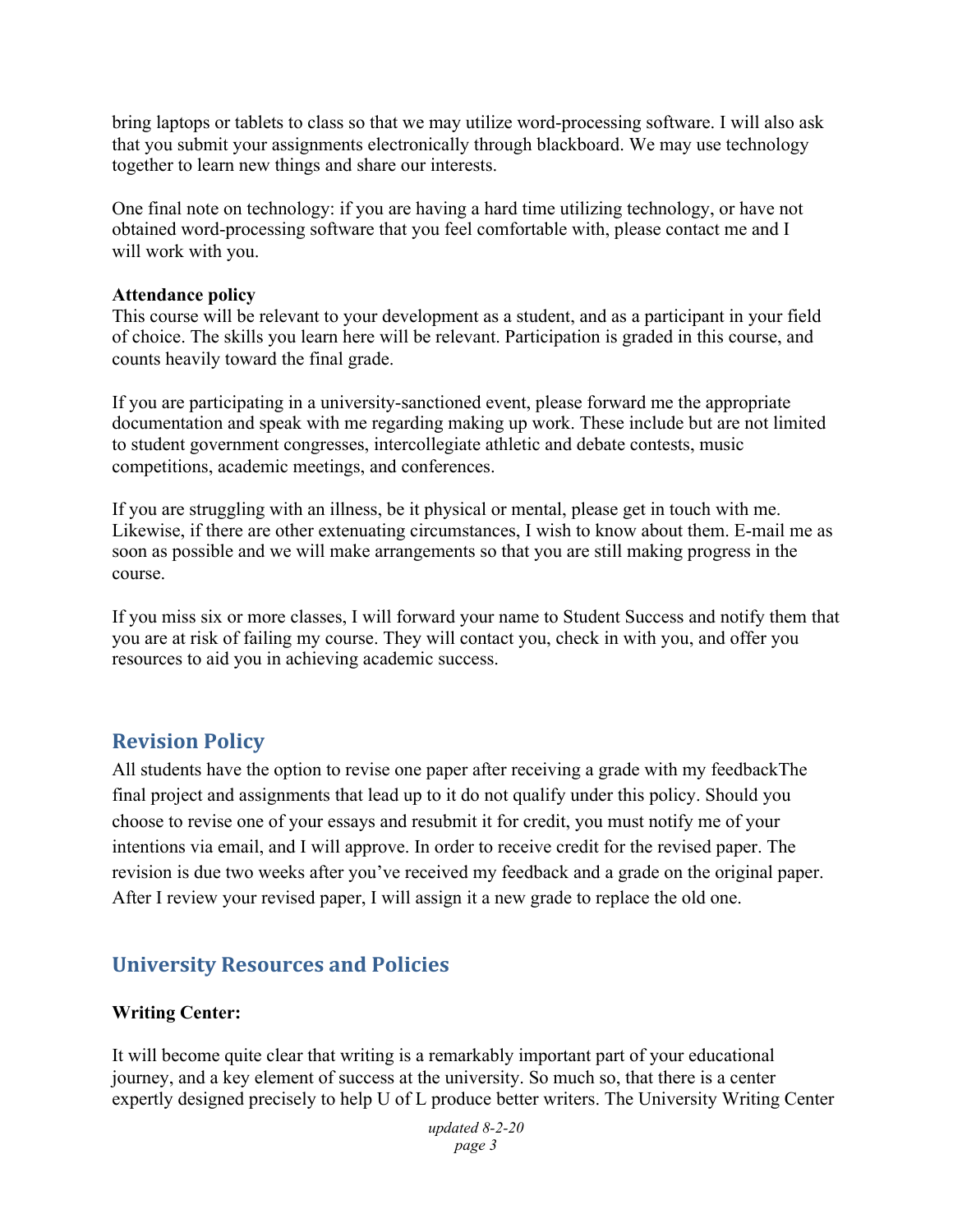is a remarkable place. Its tutors are a motley crew, but the best of the best [I don't actually intend on having that last sentence]. I highly suggest you get used to using this fine resource both by scheduling appoints, here:

Or, by using any of its fantastic online resources: In particular, here are some excellent resources:

<http://louisville.edu/writingcenter/for-students-1/common-writing-questions-1>

[http://louisville.edu/writingcenter/for-students-1/common-writing-questions-1/frequently-asked](http://louisville.edu/writingcenter/for-students-1/common-writing-questions-1/frequently-asked-questions/i2019ve-mostly-written-papers-for-my-english-class-and-am-wondering-if-the-writing-that-i2019ll-be-asked-to-do-in-my-major-non-english-will-be-different)[questions/i2019ve-mostly-written-papers-for-my-english-class-and-am-wondering-if-the-writing](http://louisville.edu/writingcenter/for-students-1/common-writing-questions-1/frequently-asked-questions/i2019ve-mostly-written-papers-for-my-english-class-and-am-wondering-if-the-writing-that-i2019ll-be-asked-to-do-in-my-major-non-english-will-be-different) [-that-i2019ll-be-asked-to-do-in-my-major-non-english-will-be-different](http://louisville.edu/writingcenter/for-students-1/common-writing-questions-1/frequently-asked-questions/i2019ve-mostly-written-papers-for-my-english-class-and-am-wondering-if-the-writing-that-i2019ll-be-asked-to-do-in-my-major-non-english-will-be-different)

<http://louisville.edu/writingcenter/for-students-1/handouts-and-resources>

# **University Disability Policy:**

The University of Louisville is committed to providing access to programs and services for qualified students with disabilities. If you are a student with a disability and require accommodation to participate in and/or complete requirements for this class, contact the Disability Resource Center (Robbins Hall, 852-6938) for verification of eligibility and determination of specific accommodations. Students who have a disability or condition which may impair their ability to complete assignments or otherwise satisfy course criteria are encouraged to meet with the instructor to identify, discuss and document any feasible instructional modifications or accommodations. Please inform instructor about circumstances no later than the second week of the semester or as soon as possible after a disability or condition is diagnosed, whichever occurs earliest. For information and auxiliary assistance, contact the Disabilities Resource Center.

# **Title IX/Clery Act Notification:**

Sexual misconduct (including sexual harassment, sexual assault, and any other nonconsensual behavior of a sexual nature) and sex discrimination violate University policies. Students experiencing such behavior may obtain confidential support from the PEACC Program (852-2663), Counseling Center (852-6585), and Campus Health Services (852-6479). To report sexual misconduct or sex discrimination, contact the Dean of Students (852-5787) or University of Louisville Police (852-6111).

Disclosure to University faculty or instructors of sexual misconduct, domestic violence, dating violence, or sex discrimination occurring on campus, in a University-sponsored program, or involving a campus visitor or University student or employee (whether current or former) is not confidential under Title IX. Faculty and instructors must forward such reports, including names and circumstances, to the University's Title IX officer. For more information, see the Sexual Misconduct Resource Guide

(<http://louisville.edu/hr/employeerelations/sexual-misconduct-brochure>).

# **Right to Make Changes Statement:**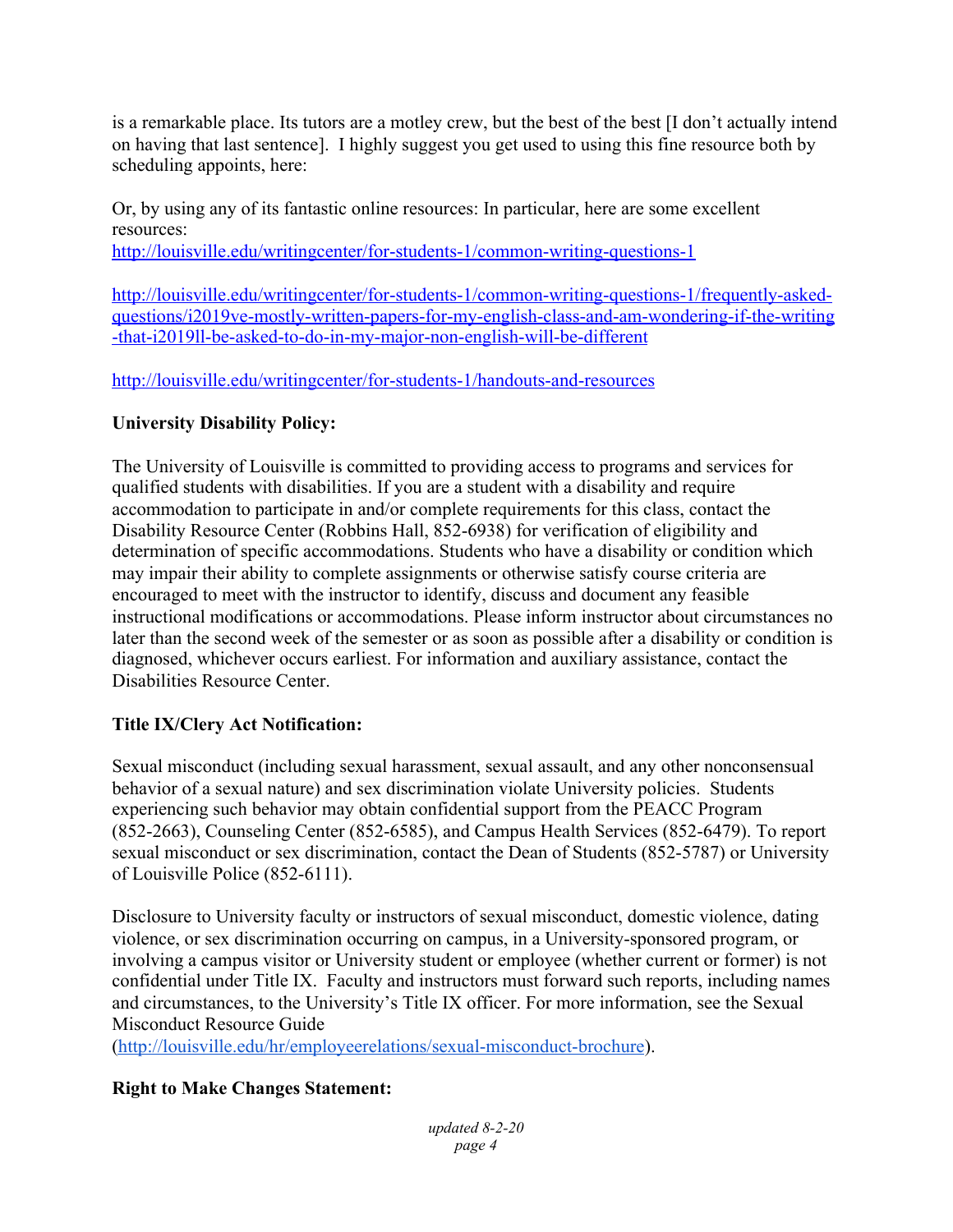The instructor has the right to make changes to the course schedule/syllabus if necessary. Student questions and concerns about the course schedule/syllabus are welcome, but they should be voiced before the end of the first week of the course.

#### **Plagiarism Statement:**

The University defines plagiarism as "representing the words or ideas of someone else as one's own in any academic exercise." Thus, all writing you do for this course must be your own and must be exclusively for this course, unless the instructor stipulates differently. Please pay special attention to the quotes, paraphrases, and documentation practices you use in your papers. If you have any questions about plagiarism, please ask your instructor. If you plagiarize, your instructor reserves the right to assign you a failing grade for the course and your case will be reported to the College of Arts and Sciences.

#### **Grievance Procedure Statement:**

Students who have questions or concerns about their grades, the class, or an assignment are encouraged to see their instructor as soon as possible. If not satisfied with that discussion, students may see an assistant director of composition: contact Dakoda Smith, Lauren Fusilier, or Brittany Smart; their contact information is available at <http://louisville.edu/english/composition/contact>.

#### **Composition Program Student Learning Outcomes for English XX:** TBD

#### **General Education Written Communication Outcomes (WC)**

Written Communication is the ability to develop and express ideas, opinions, and information in appropriate forms. To fulfill this requirement, students will complete, revise, and share a substantial amount of writing in multiple genres or media. Students who satisfy this requirement will:

TBD

#### **Assessment of General Education outcomes:** TBD

#### **Plagiarism policy**

The university defines plagiarism as "representing the words or ideas of someone else as one's own in any academic exercise." All writing you do for this course must be your own and must be exclusively for this course. Pay special attention to the quotes, paraphrases, and documentation practices you use in your papers.

I see it as my responsibility to help you to learn proper citation practices in your discipline. I understand that the process of learning citation can be messy, and that the boundaries of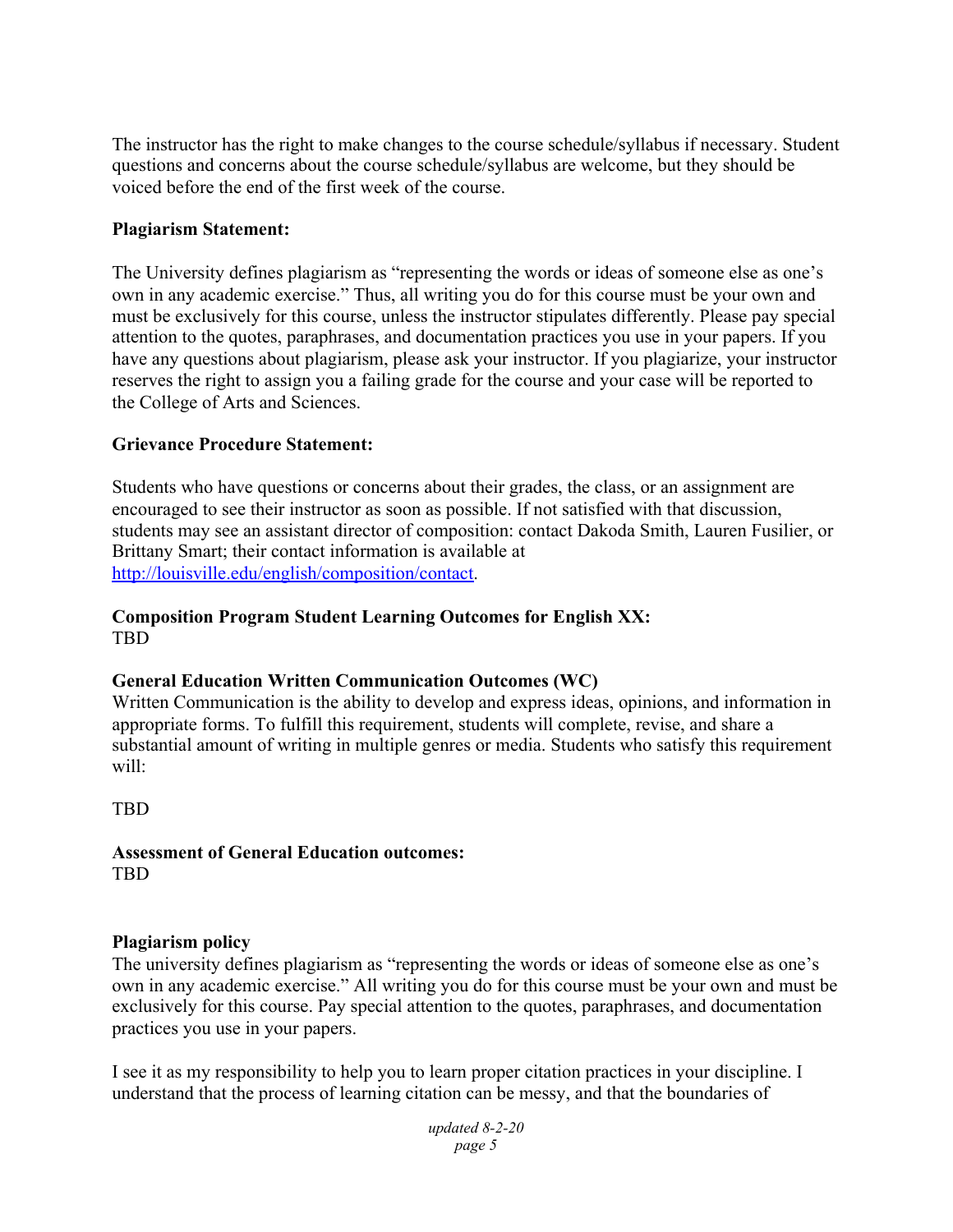paraphrase and summary can be challenging sometimes. That said, I do make distinctions between improper citation practices and plagiarism. In cases of the former, it will impact your grade (as shown on the assignment's rubric). However, I will work with you and help you develop citation skills for your next draft or assignment. If you knowingly plagiarize, I do reserve the right to assign you a failing grade for the course and to report your case to the College of Arts and Sciences.

As a Community of Care, all Cardinals are expected to abide by public health guidelines and regulations as published by the University. For Fall 2020, this includes:

- wearing of cloth/paper masks (covering nose and mouth) when in shared indoor spaces like classrooms, or when appropriate physical distancing cannot be maintained. (Per the code of student conduct- a student who refuses to follow these guidelines may be asked to leave a classroom)
- staying home when sick—any UofL community member experiencing fever, consistent dry cough, or other symptoms of contagious disease should remain at home until symptoms subside or advised that it is safe to return by a medical professional.
- practicing good hygiene and responsibility for one's own surrounding.
	- Cover sneezes and coughs
	- Wash hands frequently with soap and water when possible; use hand sanitizer when soap and water are not available
	- Wipe down frequently touched surfaces
	- Maintain six feet physical distancing when possible

# **Weekly Schedule**

(Subject to change)

Week 1:

Course introduction and syllabus review We will answer the questions: What is news? How do I find news? What is bias?

Week 2:

Editing fundamental and news judgment

This week, we will go over basic AP Style. We will talk about bias in news and the differences between sources.

Week 3:

Editing skills and tools – the editor in the newsroom What does an editor do? We will go into what the leader, and those under him or her, of the newsroom does on a daily basis.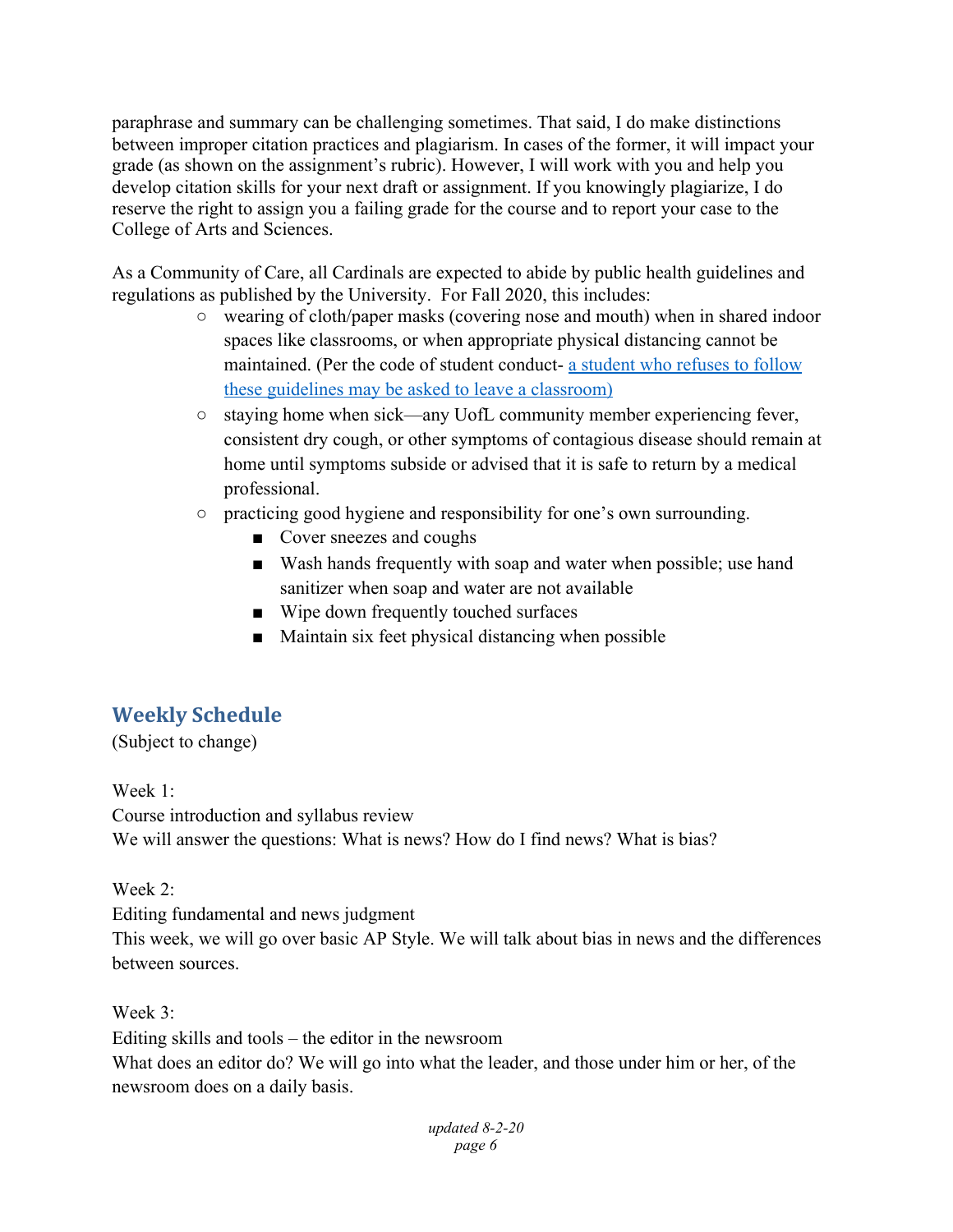Week 4:

Focus on grammar: the mechanics of language This week, we will go into a deep dive of the differences between styles and practice AP style.

Week 5<sup>.</sup>

A draft will be due and the student will conference with the teacher. First assignment due.

Week 6: Editing for good writing We will continue to practice editing and work on lede writing.

Week 7: Headlines We'll learn what makes a good headline and practice writing.

Week 8: Editing stories This week, we will practice editing local and national stories.

Week 9:

A draft will be due and the student will conference with the teacher. Second assignment due.

Week  $10<sup>°</sup>$ Editing for brevity and clarity We will discuss what makes a good news story and how to write one.

Week 11: Editing feature stories and those based on polls and surveys This week, we will focus on features, polls and surveys, editing them to be effective stories.

Week 12: Editing photos and informational graphics Why are photos important? How do we edit photos and graphics?

Week 13: How to lay out the newspaper We will get into the design of the front page of the newspaper and go over the final assignment.

Week 14: